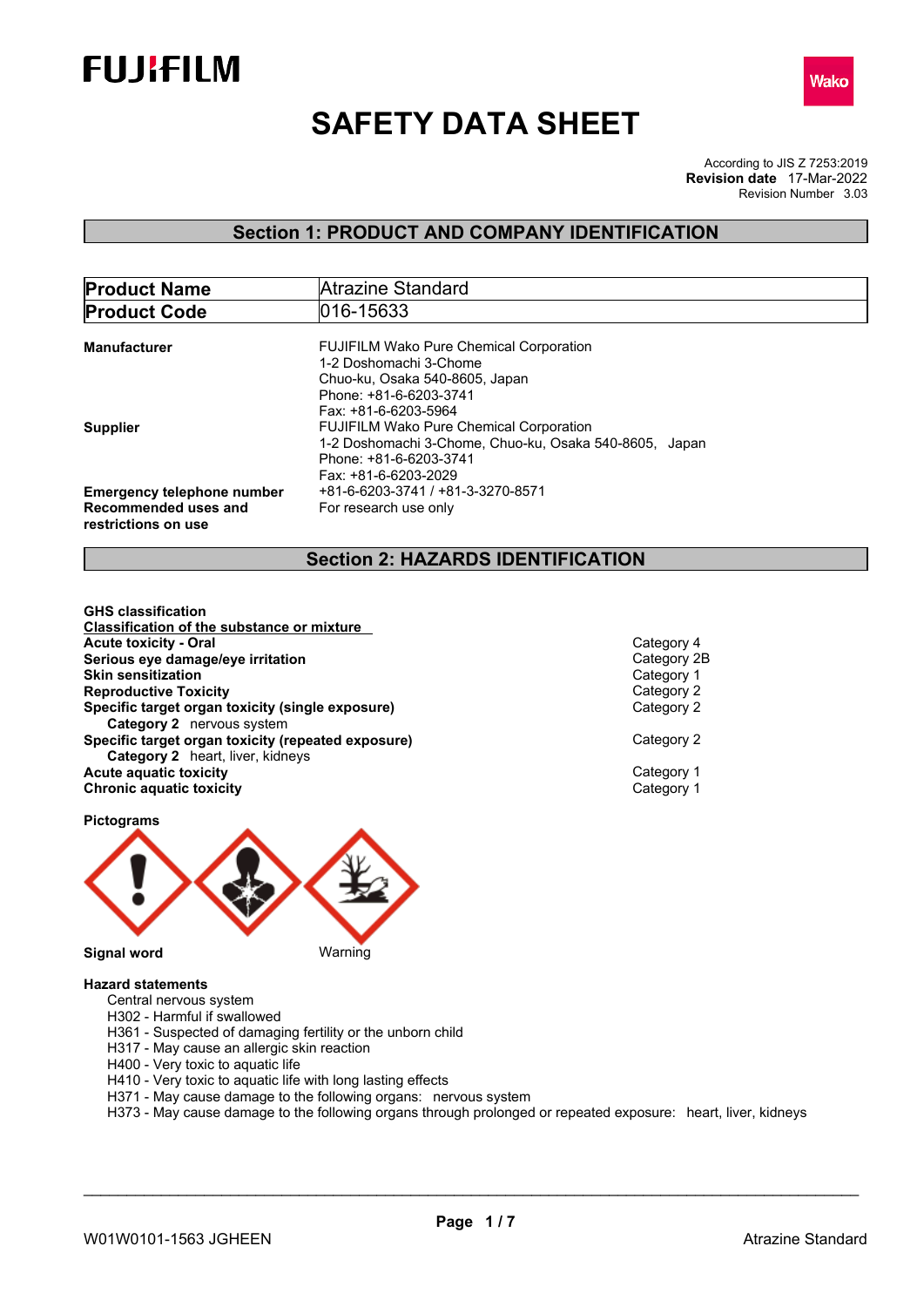#### **Precautionary statements-(Prevention)**

• Obtain special instructions before use

- Do not handle until all safety precautions have been read and understood
- Use personal protective equipment as required
- Wash face, hands and any exposed skin thoroughly after handling
- Do not eat, drink or smoke when using this product
- Contaminated work clothing should not be allowed out of the workplace
- Wear protective gloves
- Do not breathe dust/fume/gas/mist/vapors/spray
- Avoid release to the environment

#### **Precautionary statements-(Response)**

• IF exposed or concerned: Get medical advice/attention

• IF IN EYES: Rinse cautiously with water for several minutes. Remove contact lenses, if present and easy to do. Continue rinsing

- If eye irritation persists: Get medical advice/attention
- IF ON SKIN: Wash with plenty of soap and water
- If skin irritation or rash occurs: Get medical advice/attention
- Wash contaminated clothing before reuse
- IF SWALLOWED: Call a POISON CENTER or doctor/physician if you feel unwell
- Rinse mouth
- Collect spillage

#### **Precautionary statements-(Storage)**

• Store locked up

**Precautionary statements-(Disposal)**

• Dispose of contents/container to an approved waste disposal plant

#### **Others**

**Other hazards** Not available

### **Section 3: COMPOSITION/INFORMATION ON INGREDIENTS**

**Single Substance or Mixture** Substance

**Formula** C8H14ClN5

| <b>Chemical Name</b>                            | Weight-%     | Molecular weight                           | <b>ENCS</b>   | <b>ISHL</b><br>No. | <b>CAS RN</b>        |
|-------------------------------------------------|--------------|--------------------------------------------|---------------|--------------------|----------------------|
| Atrazıne                                        | QR 1<br>JU.U | 215.68                                     | $-385$<br>י ה |                    | $2 - 24 - c$<br>1012 |
| <b>ISHL</b><br>No.:<br><b>Note</b><br><b>on</b> | ın<br>the    | table means announced chemical substances. |               |                    |                      |

**Impurities and/or Additives:** Not applicable

## **Section 4: FIRST AID MEASURES**

#### **Inhalation**

Remove to fresh air. If symptoms persist, call a physician.

**Skin contact**

Wash off immediately with soap and plenty of water. If symptoms persist, call a physician.

**Eye contact**

IF IN EYES: Rinse cautiously with water for several minutes. Remove contact lenses, if present and easy to do. Continue rinsing. Immediate medical attention is required.

## **Ingestion**

Rinse mouth. Never give anything by mouth to an unconscious person. Call a physician or poison control center immediately. Do not induce vomiting without medical advice.

### **Protection of first-aiders**

Use personal protective equipment as required.

## **Section 5: FIRE FIGHTING MEASURES**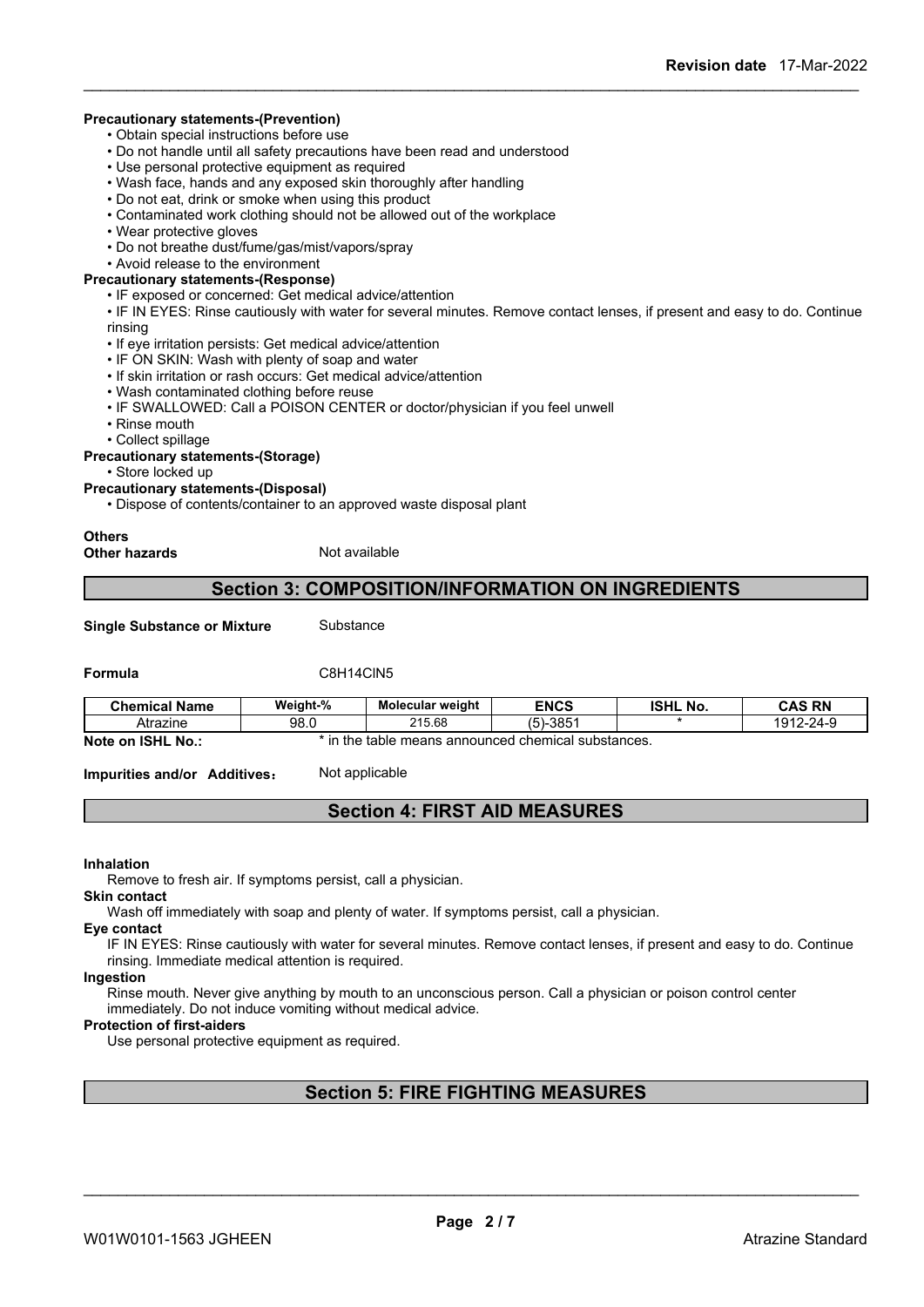#### **Suitable extinguishing media**

Water spray (fog), Carbon dioxide (CO2), Foam, Extinguishing powder, Sand

### **Unsuitable extinguishing media**

No information available

## **Specific hazards arising from the chemical product**

Thermal decomposition can lead to release of irritating and toxic gases and vapors.

## **Special extinguishing method**

#### No information available **Special protective actions for**

## **fire-fighters**

Use personal protective equipment as required.Firefighters should wear self-contained breathing apparatus and full firefighting turnout gear.

## **Section 6: ACCIDENTAL RELEASE MEASURES**

#### **Personal precautions, protective equipment and emergency procedures**

For indoor, provide adequate ventilation process until the end of working. Deny unnecessary entry other than the people involved by, for example, using a rope. While working, wear appropriate protective equipments to avoid adhering it on skin, or inhaling the gas. Work from windward, and retract the people downwind.

#### **Environmental precautions**

To be careful not discharged to the environment without being properly handled waste water contaminated. **Methods and materials for contaminent and methods and materials for cleaning up**

Sweep up and gather scattered particles, and collect it in an empty airtight container.

**Recoverly, neutralization**

#### No information available

#### **Secondary disaster prevention measures**

Clean contaminated objects and areas thoroughly observing environmental regulations.

## **Section 7: HANDLING AND STORAGE**

#### **Handling**

#### **Technical measures**

Avoid contact with strong oxidizing agents. Use with local exhaust ventilation.

#### **Precautions**

Do not rough handling containers, such as upsetting, falling, giving a shock, and dragging Prevent leakage, overflow, and scattering. Not to generate steam and dust in vain. Seal the container after use. After handling, wash hands and face, and then gargle In places other than those specified, should not be smoking or eating and drinking Should not be brought contaminated protective equipment and gloves to rest stops Deny unnecessary entry of non-emergency personnel to the handling area

#### **Safety handling precautions**

Avoid contact with skin, eyes or clothing. Use personal protective equipment as required.

#### **Storage**

**Incompa** 

## **Safe storage conditions**

| <b>Storage conditions</b> | Keep container protect from light tightly closed. Store in a cool (2-10 °C) place. Packed |
|---------------------------|-------------------------------------------------------------------------------------------|
|                           | with an inert gas.                                                                        |
| Safe packaging material   | Glass                                                                                     |
| ompatible substances      | Strong oxidizing agents                                                                   |

## **Section 8: EXPOSURE CONTROLS/PERSONAL PROTECTION**

#### **Engineering controls**

In case of indoor workplace, seal the source or use a local exhaust system. Provide the safety shower facility, and handand eye-wash facility. And display their position clearly.

#### **Exposure limits**

| <b>Chemical Name</b> | <b>JSOH (Japan)</b>        | <b>ISHL</b><br>. (Japan) | <b>ACGIH</b>                          |
|----------------------|----------------------------|--------------------------|---------------------------------------|
| Atrazıne             | `OEL<br>TWA: ∠<br>∶ma/mª ( | N/A                      | TWA: 2 ma/m <sup>3</sup><br>inhalable |
| 1912-24-9            |                            |                          | particulate matter                    |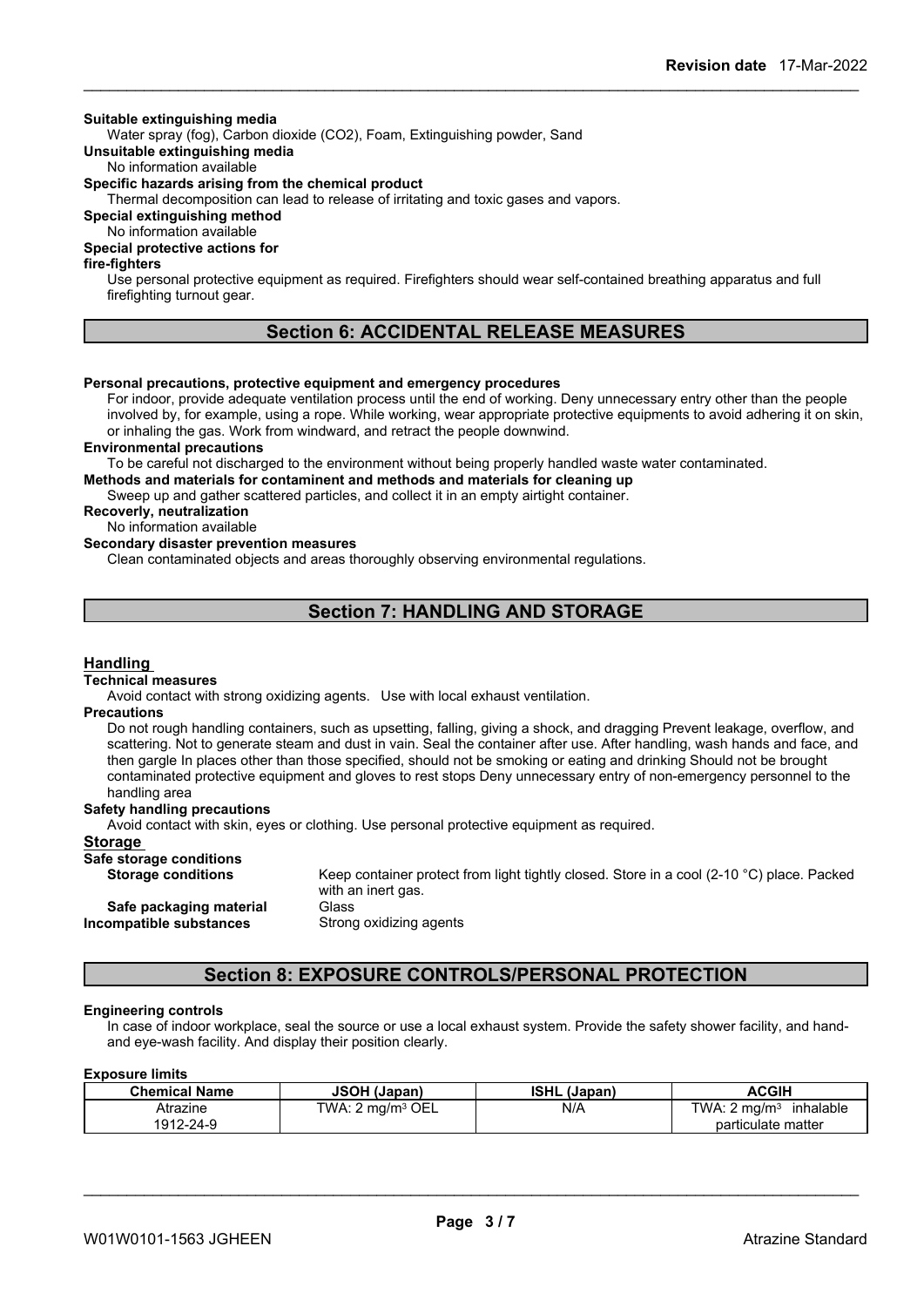**Personal protective equipment Respiratory protection** Dust mask **Hand protection** Protection gloves **Skin and body protection** Long-sleeved work clothes

**Eye protection** protective eyeglasses or chemical safety goggles

**General hygiene considerations**

Handle in accordance with good industrial hygiene and safety practice.

## **Section 9: PHYSICAL AND CHEMICAL PROPERTIES**

**Form Color** white **Color** white **Color** white **Color** white **Color** white **Color Color Color Color Color Color Color Color Color Color Color Color Color Color Color Color Color Color Color Appearance** crystalline powder - powder **Odor Odor** no data available **no data available no data available no data available no data available no data available no data available no data available no data available no data available no data a Melting point/freezing point Boiling point, initial boiling point and boiling range** no data available **Flammability no data available**<br> **Evaporation rate:** The contract of the contract of the contract of the contract of the contract of the contract of the contract of the contract of the contract of the contract of the co **Evaporation** rate: **Flammability (solid, gas):** no data available **Upper/lower flammability or explosive limits Upper**: **no data available Lower:** no data available **Flash point** no data available **Auto-ignition temperature:**<br> **Decomposition temperature:** National Section of the composition temperature:<br>
Decomposition temperature: **Decomposition temperature: pH** no data available<br> **Viscosity (coefficient of viscosity)** no data available<br>
no data available **Viscosity (coefficient of viscosity)** no data available **Dynamic** viscosity **Solubilities**<br> **n-Octanol/water partition coefficient:(log Pow)** <br>
2.34<br>
2.34 **n-Octanol/water partition coefficient:(log Pow)** 2.34 **Vapour pressure**<br> **Specific Gravity / Relative density**<br> **Properties 1.187g/cm3 Specific Gravity / Relative density Vapour density**<br> **Particle characteristics**<br> **Particle characteristics**<br> **Particle characteristics Particle characteristics** 

## **Section 10: STABILITY AND REACTIVITY**

#### **Stability**

**Reactivity no data available Chemical stability** May be altered by light. **Hazardous reactions** None under normal processing **Conditions to avoid** Extremes of temperature and direct sunlight **Incompatible materials** Strong oxidizing agents **Hazardous decomposition products** Carbon monooxide (CO), Carbon dioxide (CO2), Nitrogen oxides (NOx), Halides

## **Section 11: TOXICOLOGICAL INFORMATION**

#### **Acute toxicity**

| <b>Chemical Name</b> | Oral LD50       | <b>Dermal LD50</b>                                                    | <b>Inhalation LC50</b>             |
|----------------------|-----------------|-----------------------------------------------------------------------|------------------------------------|
| Atrazine             | 670 mg/kg (Rat) | 5000 mg/kg<br>(Rat ˈ<br>> 2000 mg/kg<br>(Rat)<br>7500 mg/kg<br>Rabbit | 5200 mg/m <sup>3</sup><br>(Rat)4 h |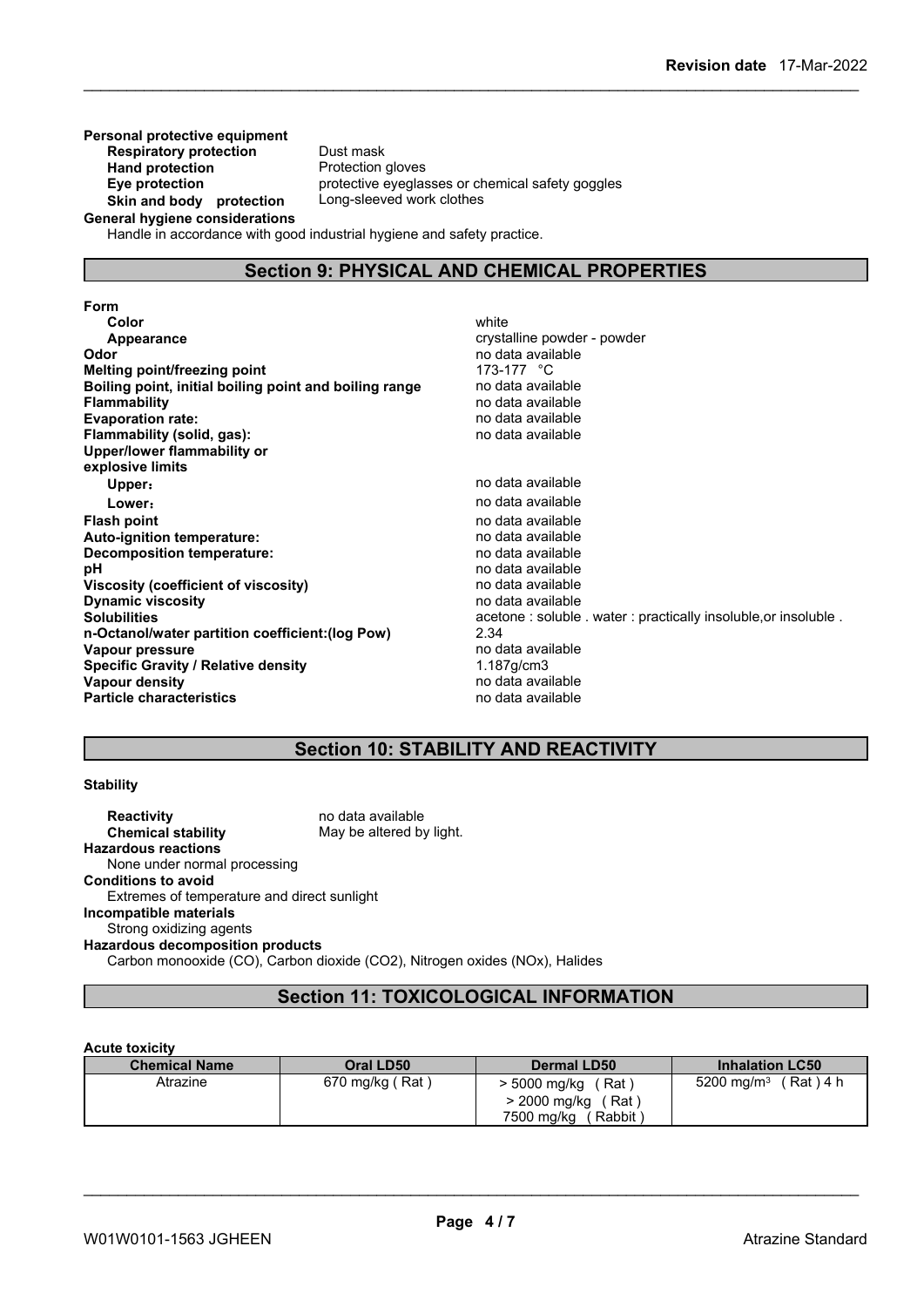| <b>Chemical Name</b> | Acute toxicity -oral- source<br>information                   | Acute toxicity -dermal- source   Acute toxicity -inhalation gas-  <br>information      | source information                                       |
|----------------------|---------------------------------------------------------------|----------------------------------------------------------------------------------------|----------------------------------------------------------|
| Atrazine             | Based on the NITE GHS<br>classification results               | Based on the NITE GHS<br>Iclassification results.                                      | Based on the NITE GHS<br><b>Iclassification results.</b> |
|                      |                                                               |                                                                                        |                                                          |
| <b>Chemical Name</b> | <b>Acute toxicity -inhalation</b><br>vapor-source information | Acute toxicity -inhalation dust-Acute toxicity -inhalation mist-<br>source information | source information                                       |

| $\cdot$<br>Classification results.<br>า results.<br><b>Iclassification</b><br>Iclassification results. |
|--------------------------------------------------------------------------------------------------------|
|--------------------------------------------------------------------------------------------------------|

| <b>Skin irritation/corrosion</b>         |                                                      |
|------------------------------------------|------------------------------------------------------|
| <b>Chemical Name</b>                     | Skin corrosion/irritation source information         |
| Atrazine                                 | Based on the NITE GHS classification results.        |
| Serious eye damage/ irritation           |                                                      |
| <b>Chemical Name</b>                     | Serious eye damage/irritation source information     |
| Atrazine                                 | Based on the NITE GHS classification results.        |
| <b>Respiratory or skin sensitization</b> |                                                      |
| <b>Chemical Name</b>                     | Respiratory or Skin sensitization source information |
| Atrazine                                 | Based on the NITE GHS classification results.        |
| Reproductive cell mutagenicity           |                                                      |
| <b>Chemical Name</b>                     | germ cell mutagencity source information             |
| Atrazine                                 | Based on the NITE GHS classification results.        |
| Carcinogenicity                          |                                                      |
| <b>Chemical Name</b>                     | <b>Carcinogenicity source information</b>            |
| Atrazine                                 | Based on the NITE GHS classification results.        |

| <b>Chemical Name</b>          | <b>NTP</b> | <b>IARC</b>                                   | <b>ACGIH</b>                                  | <b>JSOH (Japan)</b> |  |
|-------------------------------|------------|-----------------------------------------------|-----------------------------------------------|---------------------|--|
| Atrazine                      |            | Group 3                                       | A3                                            |                     |  |
| 1912-24-9                     |            |                                               |                                               |                     |  |
| <b>Reproductive toxicity</b>  |            |                                               |                                               |                     |  |
| <b>Chemical Name</b>          |            |                                               | Reproductive toxicity source information      |                     |  |
| Atrazine                      |            | Based on the NITE GHS classification results. |                                               |                     |  |
| <b>STOT-single exposure</b>   |            |                                               |                                               |                     |  |
| <b>Chemical Name</b>          |            |                                               | STOT -single exposure- source information     |                     |  |
| Atrazine                      |            |                                               | Based on the NITE GHS classification results. |                     |  |
| <b>STOT-repeated exposure</b> |            |                                               |                                               |                     |  |
| <b>Chemical Name</b>          |            |                                               | STOT -repeated exposure- source information   |                     |  |
| Atrazine                      |            | Based on the NITE GHS classification results. |                                               |                     |  |
| <b>Aspiration hazard</b>      |            |                                               |                                               |                     |  |
| <b>Chemical Name</b>          |            |                                               | <b>Aspiration Hazard source information</b>   |                     |  |
| Atrazine                      |            | Based on the NITE GHS classification results. |                                               |                     |  |

## **Section 12: ECOLOGICAL INFORMATION**

## **Ecotoxicity**

| <b>Chemical Name</b> | Algae/aguatic plants | Fish                      | Crustacea             |
|----------------------|----------------------|---------------------------|-----------------------|
| Atrazine             | EbC50: Skeletonema   | LC50: Oncorhynchus mykiss | EC50:Daphnia magna    |
|                      | 0.147 mg/L 96 h      | 1 mg/L 96 h<br>$4.5 - 11$ | $5.2 - 8.1$ mg/L 48 h |

#### **Other data**

| <b>Chemical Name</b> | Short-term (acute) hazardous to the<br>aquatic environment source<br>information | Long-term (chronic) hazardous to the<br>aquatic environment source<br>information |
|----------------------|----------------------------------------------------------------------------------|-----------------------------------------------------------------------------------|
| Atrazine             | Based on the NITE GHS classification<br>results.                                 | Based on the NITE GHS classification<br>lresults.                                 |

#### **Persistence and degradability** No information available **Bioaccumulative potential** No information available **Mobility** in soil No information available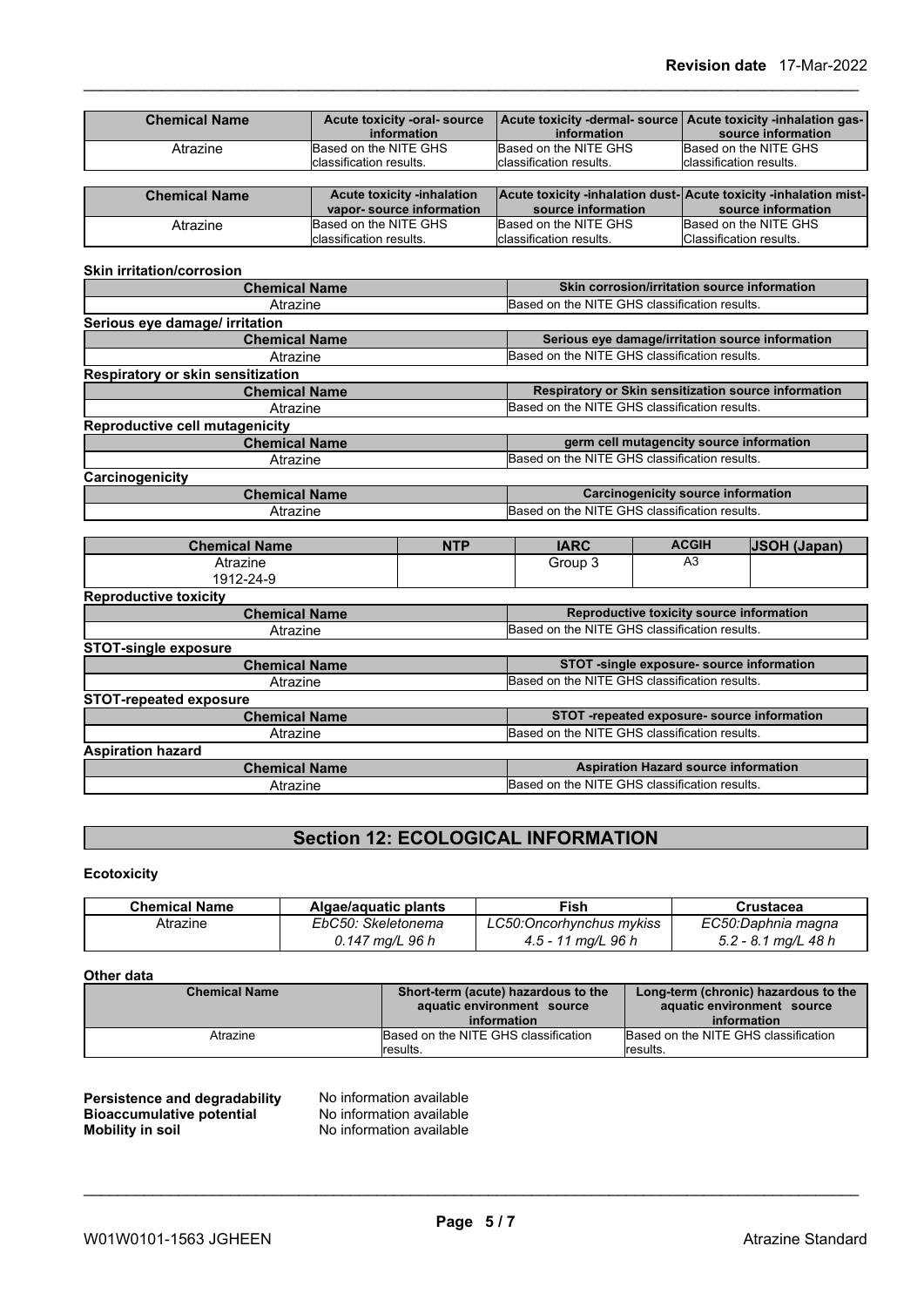**Hazard to the ozone layer** No information available **Mobility**

## **Section 13: DISPOSAL CONSIDERATIONS**

#### **Waste from residues**

Disposal should be in accordance with applicable regional, national and local laws and regulations. **Contaminated container and contaminated packaging**

Disposal should be in accordance with applicable regional, national and local laws and regulations.

## **Section 14: TRANSPORT INFORMATION**

| <b>ADR/RID</b>                                                 |                                                               |
|----------------------------------------------------------------|---------------------------------------------------------------|
| <b>UN number</b>                                               | <b>UN3077</b>                                                 |
| Proper shipping name:                                          | Environmentally hazardous substance, solid, n.o.s. (Atrazine) |
| UN classfication                                               | 9                                                             |
| <b>Subsidiary hazard class</b>                                 |                                                               |
| Packing group                                                  | Ш                                                             |
| <b>Marine pollutant</b>                                        | Yes                                                           |
| <b>IMDG</b>                                                    |                                                               |
| UN number                                                      | <b>UN3077</b>                                                 |
| Proper shipping name:                                          | Environmentally hazardous substance, solid, n.o.s. (Atrazine) |
| UN classfication                                               | 9                                                             |
| <b>Subsidiary hazard class</b>                                 |                                                               |
| Packing group                                                  | Ш                                                             |
| <b>Marine pollutant (Sea)</b>                                  | Yes                                                           |
| <b>Transport in bulk according to</b> No information available |                                                               |
| Annex II of MARPOL 73/78 and                                   |                                                               |
| the IBC Code                                                   |                                                               |
| <b>IATA</b>                                                    |                                                               |
| UN number                                                      | UN3077                                                        |
| Proper shipping name:                                          | Environmentally hazardous substance, solid, n.o.s. (Atrazine) |
| UN classfication                                               | 9                                                             |
| <b>Subsidiary hazard class</b>                                 |                                                               |
| Packing group                                                  | Ш                                                             |
| <b>Environmentally Hazardous</b>                               | Yes                                                           |
| <b>Substance</b>                                               |                                                               |

## **Section 15: REGULATORY INFORMATION**

| Japanese regulations<br>Not applicable<br><b>Fire Service Act</b><br>Not applicable<br><b>Poisonous and Deleterious</b><br><b>Substances Control Law</b><br>Industrial Safety and Health Act Harmful Substances Whose Names Are to be Indicated on the Label (Law Art.57,<br>Para.1, Enforcement Order Art.18)<br>Notifiable Substances (Law Art.57-2, Enforcement Oder Art.18-2 Attached Table<br>No.9)No.147<br>Noxious Substances (Ordinance Art.3, Ministry of Transportation Ordinance Regarding<br><b>Regulations for the carriage</b><br>Transport by Ship and Storage, Attached Table 1)<br>and storage of dangerous<br>goods in ship<br>Misellaneous Dangerous Substances and Articles (Ordinance Art. 194, MITL Nortification<br><b>Civil Aeronautics Law</b><br>for Air Transportation of Explosives etc., Attached Table 1)<br><b>Pollutant Release and Transfer Class 1</b> |  | <b>International Inventories</b><br><b>EINECS/ELINCS</b><br>TSCA | Listed<br>Listed |  |  |  |
|------------------------------------------------------------------------------------------------------------------------------------------------------------------------------------------------------------------------------------------------------------------------------------------------------------------------------------------------------------------------------------------------------------------------------------------------------------------------------------------------------------------------------------------------------------------------------------------------------------------------------------------------------------------------------------------------------------------------------------------------------------------------------------------------------------------------------------------------------------------------------------------|--|------------------------------------------------------------------|------------------|--|--|--|
|                                                                                                                                                                                                                                                                                                                                                                                                                                                                                                                                                                                                                                                                                                                                                                                                                                                                                          |  |                                                                  |                  |  |  |  |
|                                                                                                                                                                                                                                                                                                                                                                                                                                                                                                                                                                                                                                                                                                                                                                                                                                                                                          |  |                                                                  |                  |  |  |  |
|                                                                                                                                                                                                                                                                                                                                                                                                                                                                                                                                                                                                                                                                                                                                                                                                                                                                                          |  |                                                                  |                  |  |  |  |
|                                                                                                                                                                                                                                                                                                                                                                                                                                                                                                                                                                                                                                                                                                                                                                                                                                                                                          |  |                                                                  |                  |  |  |  |
|                                                                                                                                                                                                                                                                                                                                                                                                                                                                                                                                                                                                                                                                                                                                                                                                                                                                                          |  |                                                                  |                  |  |  |  |
|                                                                                                                                                                                                                                                                                                                                                                                                                                                                                                                                                                                                                                                                                                                                                                                                                                                                                          |  |                                                                  |                  |  |  |  |
|                                                                                                                                                                                                                                                                                                                                                                                                                                                                                                                                                                                                                                                                                                                                                                                                                                                                                          |  |                                                                  |                  |  |  |  |
|                                                                                                                                                                                                                                                                                                                                                                                                                                                                                                                                                                                                                                                                                                                                                                                                                                                                                          |  |                                                                  |                  |  |  |  |
|                                                                                                                                                                                                                                                                                                                                                                                                                                                                                                                                                                                                                                                                                                                                                                                                                                                                                          |  |                                                                  |                  |  |  |  |
|                                                                                                                                                                                                                                                                                                                                                                                                                                                                                                                                                                                                                                                                                                                                                                                                                                                                                          |  |                                                                  |                  |  |  |  |
|                                                                                                                                                                                                                                                                                                                                                                                                                                                                                                                                                                                                                                                                                                                                                                                                                                                                                          |  |                                                                  |                  |  |  |  |